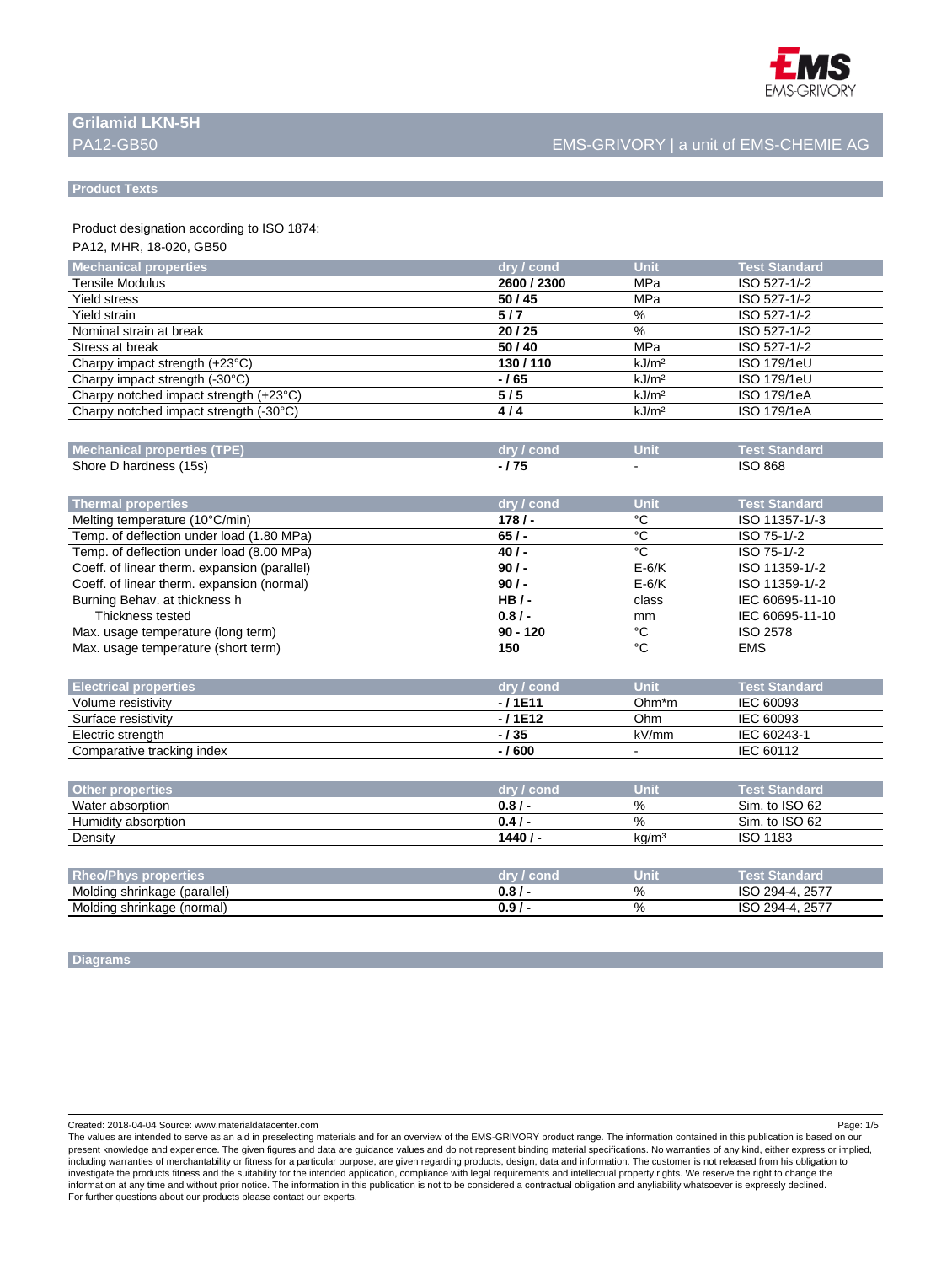







Created: 2018-04-04 Source: www.materialdatacenter.com Page: 2/5

The values are intended to serve as an aid in preselecting materials and for an overview of the EMS-GRIVORY product range. The information contained in this publication is based on our present knowledge and experience. The given figures and data are guidance values and do not represent binding material specifications. No warranties of any kind, either express or implied, including warranties of merchantability or fitness for a particular purpose, are given regarding products, design, data and information. The customer is not released from his obligation to investigate the products fitness and the suitability for the intended application, compliance with legal requirements and intellectual property rights. We reserve the right to change the<br>information at any time and without For further questions about our products please contact our experts.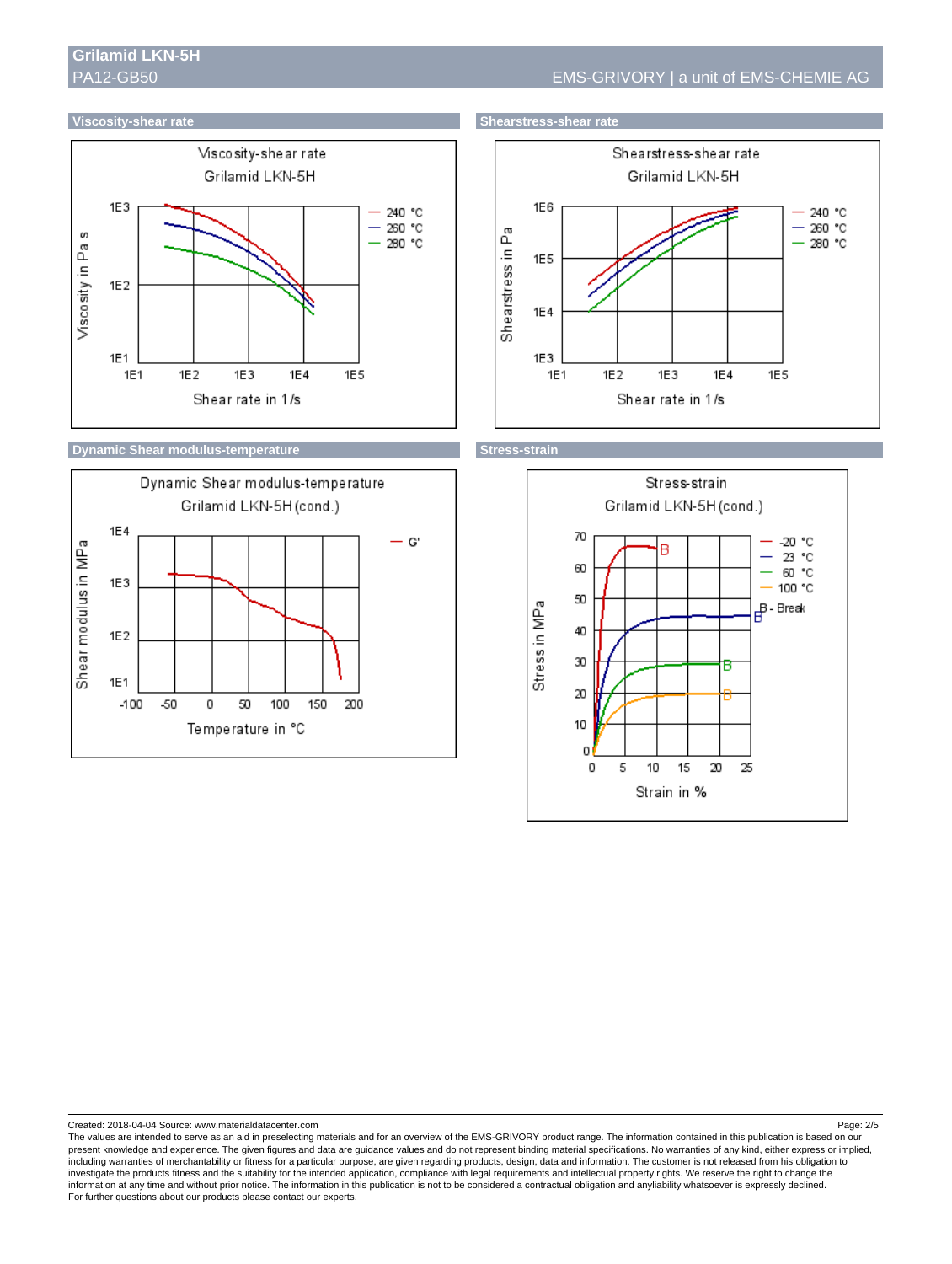



#### **Secant modulus-strain Stress-strain (isochronous) 23°C**







Created: 2018-04-04 Source: www.materialdatacenter.com Page: 3/5

The values are intended to serve as an aid in preselecting materials and for an overview of the EMS-GRIVORY product range. The information contained in this publication is based on our present knowledge and experience. The given figures and data are guidance values and do not represent binding material specifications. No warranties of any kind, either express or implied, including warranties of merchantability or fitness for a particular purpose, are given regarding products, design, data and information. The customer is not released from his obligation to investigate the products fitness and the suitability for the intended application, compliance with legal requirements and intellectual property rights. We reserve the right to change the<br>information at any time and without For further questions about our products please contact our experts.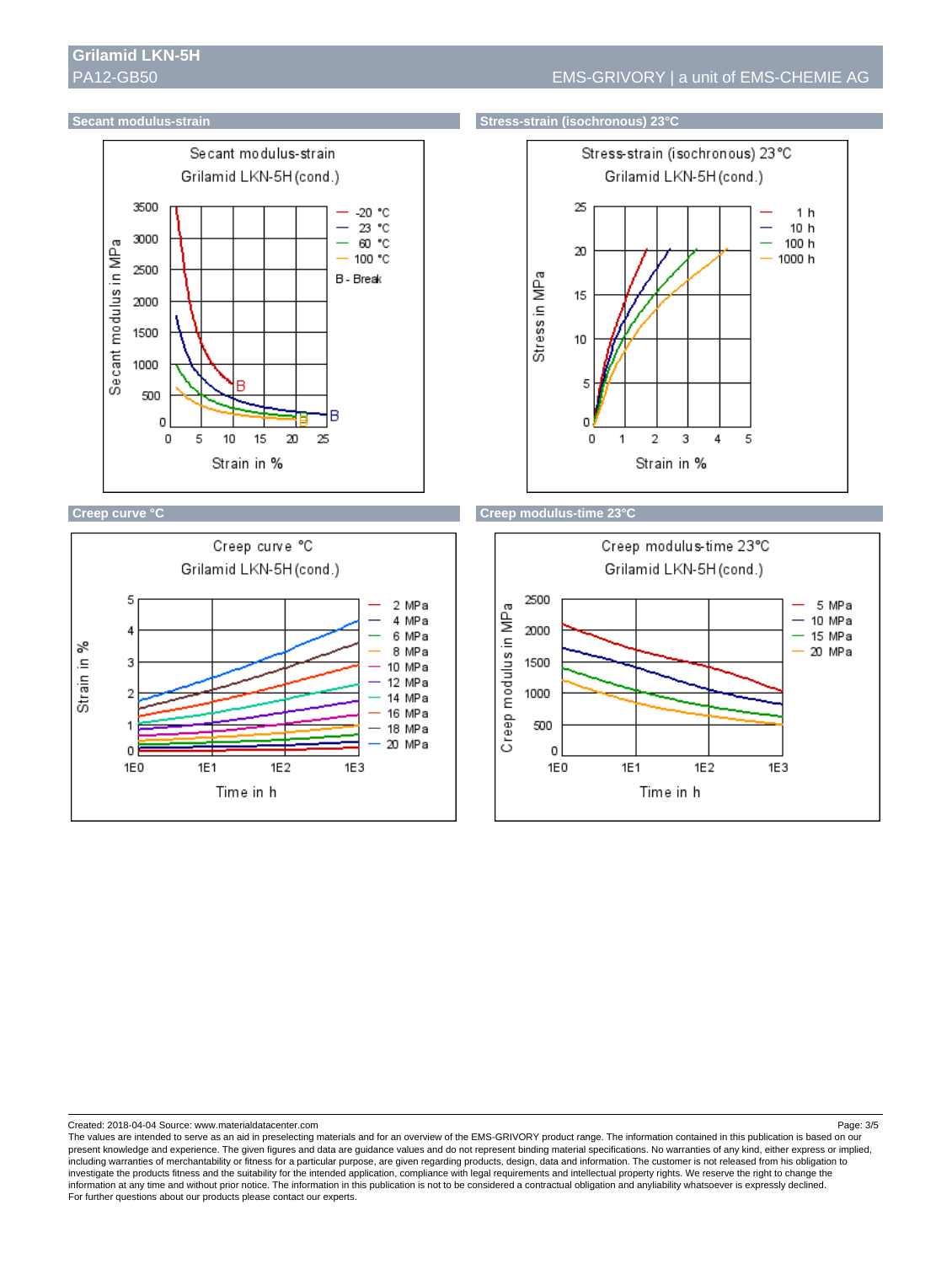#### **Specific volume-temperature (pvT)**



#### **Characteristics**

#### **Processing**

Injection Molding

#### **Delivery form**

Granules

#### **Special Characteristics**

Improved UV resistance (outdoor use)

#### **Regional Availability**

North America, Europe, Asia Pacific, South and Central America, Near East/Africa

#### **Chemical Media Resistance**

## **Acids**

- $\bigcirc$ Acetic Acid (5% by mass) (23°C)
- $\textcircled{\scriptsize{1}}$ Citric Acid solution (10% by mass) (23°C)
- ٥ Lactic Acid (10% by mass) (23°C)
- $\bullet$ Hydrochloric Acid (36% by mass) (23°C)
- Ŏ Nitric Acid (40% by mass) (23°C)
- Sulfuric Acid (38% by mass) (23°C)
- $\textcircled{\tiny{\textcircled{\tiny{1}}}}$ Sulfuric Acid (5% by mass) (23°C)
- ◓ Chromic Acid solution (40% by mass) (23°C)

#### **Bases**

- $\bigcirc$ Sodium Hydroxide solution (35% by mass) (23°C)
- $\textcircled{\scriptsize{1}}$ Sodium Hydroxide solution (1% by mass) (23°C)
- $\textcircled{\scriptsize{1}}$ Ammonium Hydroxide solution (10% by mass) (23°C)

#### **Alcohols**

The values are intended to serve as an aid in preselecting materials and for an overview of the EMS-GRIVORY product range. The information contained in this publication is based on our present knowledge and experience. The given figures and data are guidance values and do not represent binding material specifications. No warranties of any kind, either express or implied, including warranties of merchantability or fitness for a particular purpose, are given regarding products, design, data and information. The customer is not released from his obligation to investigate the products fitness and the suitability for the intended application, compliance with legal requirements and intellectual property rights. We reserve the right to change the information at any time and without prior notice. The information in this publication is not to be considered a contractual obligation and anyliability whatsoever is expressly declined. For further questions about our products please contact our experts.

#### **Automotive**

Automotive electr. and electronics, lighting, Powertrain and Chassis

#### **Electricals & Electronics**

Electrical appliances, Electrical equipment, Connectors, Mobile phones and other portable devices

#### **Industry & Consumer goods**

Housewares, Mechanical Engineering, Medical devices, Sanitary, water and gas supply, Tools & Accessories

Created: 2018-04-04 Source: www.materialdatacenter.com Page: 4/5